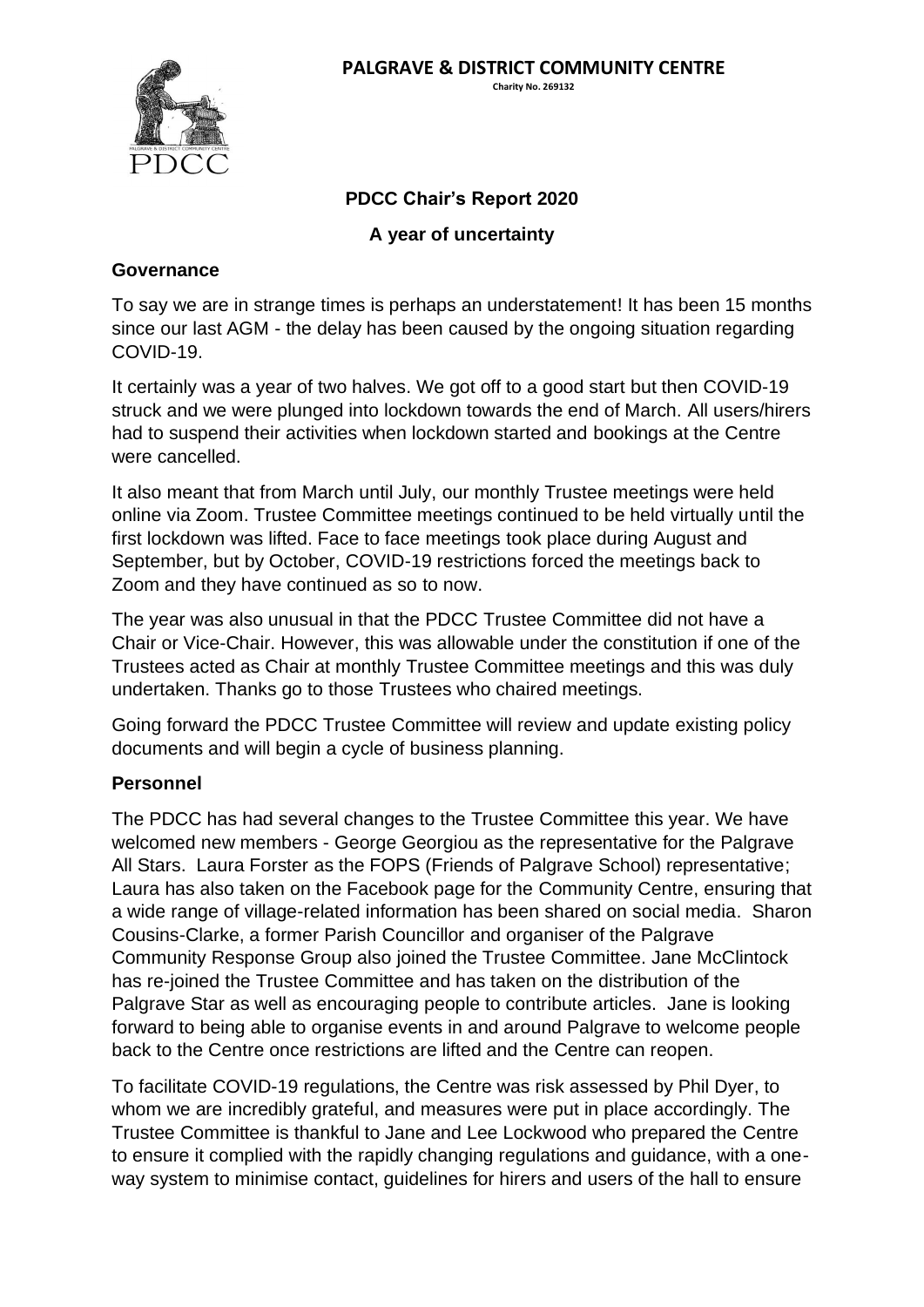their safety and provision of sanitising hand gel for regular use. As a result, we were able to reopen the Hall for some regular classes and clubs in the summer until COVID-19 restrictions were imposed again.

Lastly, thanks must go to Heather Goddard for providing terrific secretarial support in what have been, very trying, circumstances and for all her hard work in producing the Palgrave Star magazine which is delivered to every household in Palgrave.

### **Highlights and Achievements**

From October 2019 to March 2020 the Centre was busy with hirers making use of both the main hall and lounge. The playing field became the venue for a wellattended new fitness boot camp on Saturday mornings. The PDCC's Palgrave All Stars club provided sports and games activities which were much enjoyed by local children and their families on Sunday mornings.

The cinema was also very popular and attendee numbers were increasing each month. Thanks go to Michael Rogers for organising and managing the cinema evenings.

Unfortunately, in late March 2020 national lockdown restrictions were imposed and following Government Guidelines the Centre was forced to temporarily close its doors to the public.

However, Jane and Lee Lockwood used this time productively and were able to make a number of improvements including redecorating the Lounge, Main Hall and the kitchen; an upgrade of the Centre lighting to a more cost-efficient system and sprucing up the garden areas.

The wind turbine continues to provide pollution-free electricity. The particularly windy weather in the early months of 2020 boosted the annual output to over 20000kW. During lockdown, the turbine has been the one source of our own income to help with running costs. Feed-in tariffs provided £6,600 and substantial savings were made by using our own electricity instead of paying for units from the grid.

A volunteer working party cleared the brambles and undergrowth from the edges of the playing field to prepare for the wildflower areas planned for later this year. A number of small trees have also been planted to one side of the field and opposite the Community Centre. Thanks go to all the volunteers who worked so hard while also abiding by social distancing rules.

## **Financial Review**

The extraordinary events of this year have had a significant impact on the operational activities of the Centre; however the Trustees have managed funds prudently over this period. Like many small businesses and charities, the PDCC has been eligible for COVID-19 support grant funding and the Trustees have been successful in securing this money, leaving the Centre in a strong financial position to bounce back from disruption caused by covid.

A full overview of the PDCC financial performance is available to read in the Treasurer's Report, and the accounts, which have been independently examined, have also been made available to the members.

## **Future Plans**